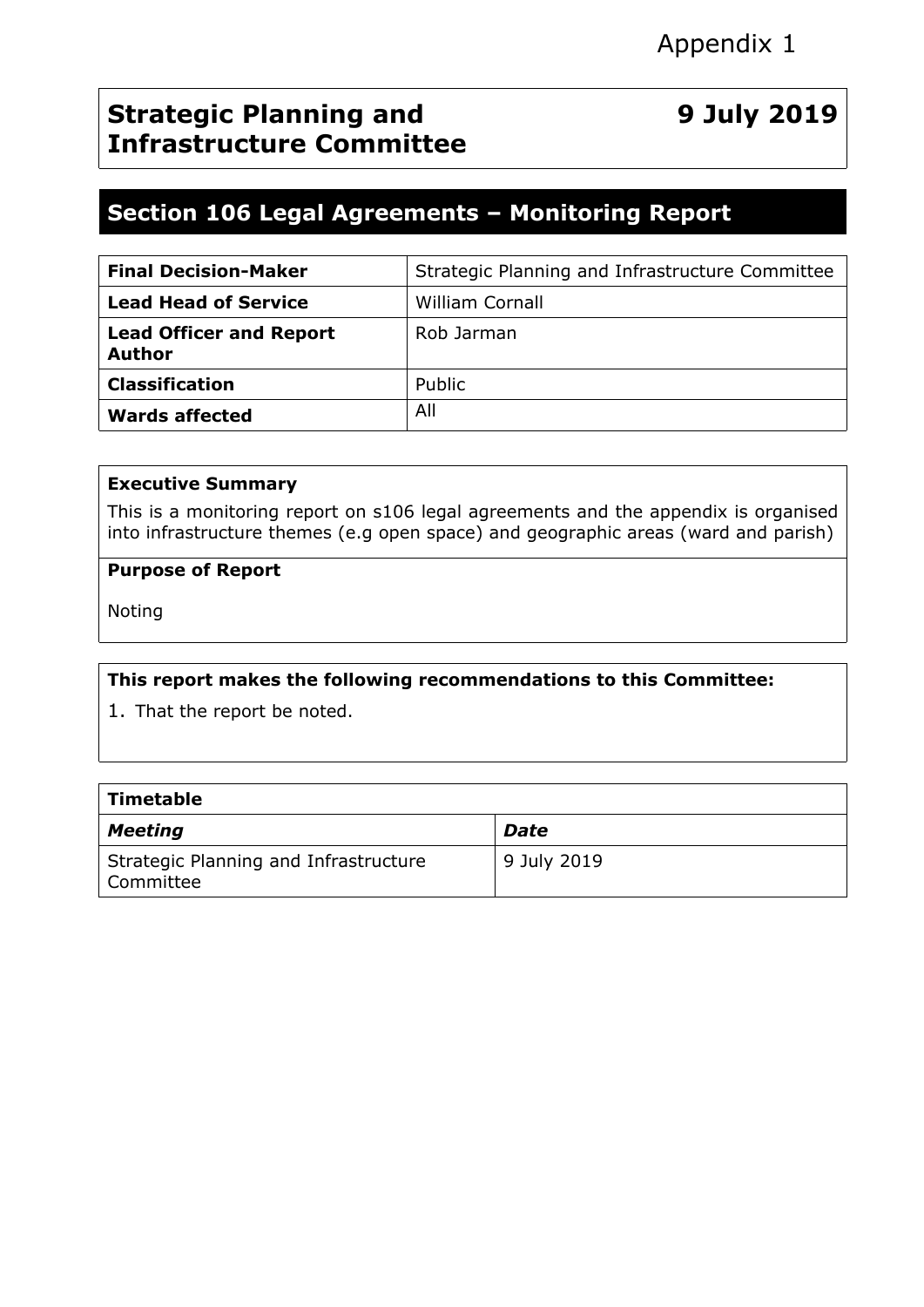# **Section 106 Legal Agreements, Monitoring Report**

### **1. CROSS-CUTTING ISSUES AND IMPLICATIONS**

| <b>Issue</b>                                        | <b>Implications</b>                                                                                                                                                                                                                                                                                                                                                                                                                                                                                                                           | Sign-off                                 |
|-----------------------------------------------------|-----------------------------------------------------------------------------------------------------------------------------------------------------------------------------------------------------------------------------------------------------------------------------------------------------------------------------------------------------------------------------------------------------------------------------------------------------------------------------------------------------------------------------------------------|------------------------------------------|
| <b>Impact on</b><br>Corporate<br><b>Priorities</b>  | The four Strategic Plan objectives are:<br>Embracing Growth and Enabling<br>Infrastructure<br>Safe, Clean and Green<br>$\bullet$<br><b>Homes and Communities</b><br>$\bullet$<br>A Thriving Place<br>We do not expect the recommendations will by<br>themselves materially affect achievement of<br>corporate priorities. However, they will support<br>the Council's overall achievement of its aims as<br>set out in section 3.                                                                                                             | Rob Jarman                               |
| <b>Cross</b><br><b>Cutting</b><br><b>Objectives</b> | The four cross-cutting objectives are:<br>Heritage is Respected<br>$\bullet$<br>Health Inequalities are Addressed and<br>$\bullet$<br>Reduced<br>Deprivation and Social Mobility is<br>$\bullet$<br>Improved<br><b>Biodiversity and Environmental</b><br>$\bullet$<br>Sustainability is respected<br>The report recommendation(s) supports the<br>achievement(s) of the four cross cutting<br>objectives by the collection of monies and the<br>physical provision of infrastructure via s106<br>legal agreements to support these objectives | Rob Jarman                               |
| <b>Risk</b><br><b>Management</b>                    | Given the sums of (in effect) public money<br>involved it is important to regularly inform<br>councillors of how the infrastructure involved in<br>s106 legal agreements is being delivered                                                                                                                                                                                                                                                                                                                                                   | Rob Jarman                               |
| <b>Financial</b>                                    | The proposals set out in the recommendation<br>are all within already approved budgetary<br>headings and so need no new funding for<br>implementation.                                                                                                                                                                                                                                                                                                                                                                                        | Senior<br>Finance<br>Manager<br>(Client) |
| <b>Staffing</b>                                     | We will deliver the recommendations with our<br>current staffing.                                                                                                                                                                                                                                                                                                                                                                                                                                                                             | Rob Jarman                               |
| Legal                                               | The reporting of information to committee is<br>legal and proper                                                                                                                                                                                                                                                                                                                                                                                                                                                                              | <b>Benedict King</b>                     |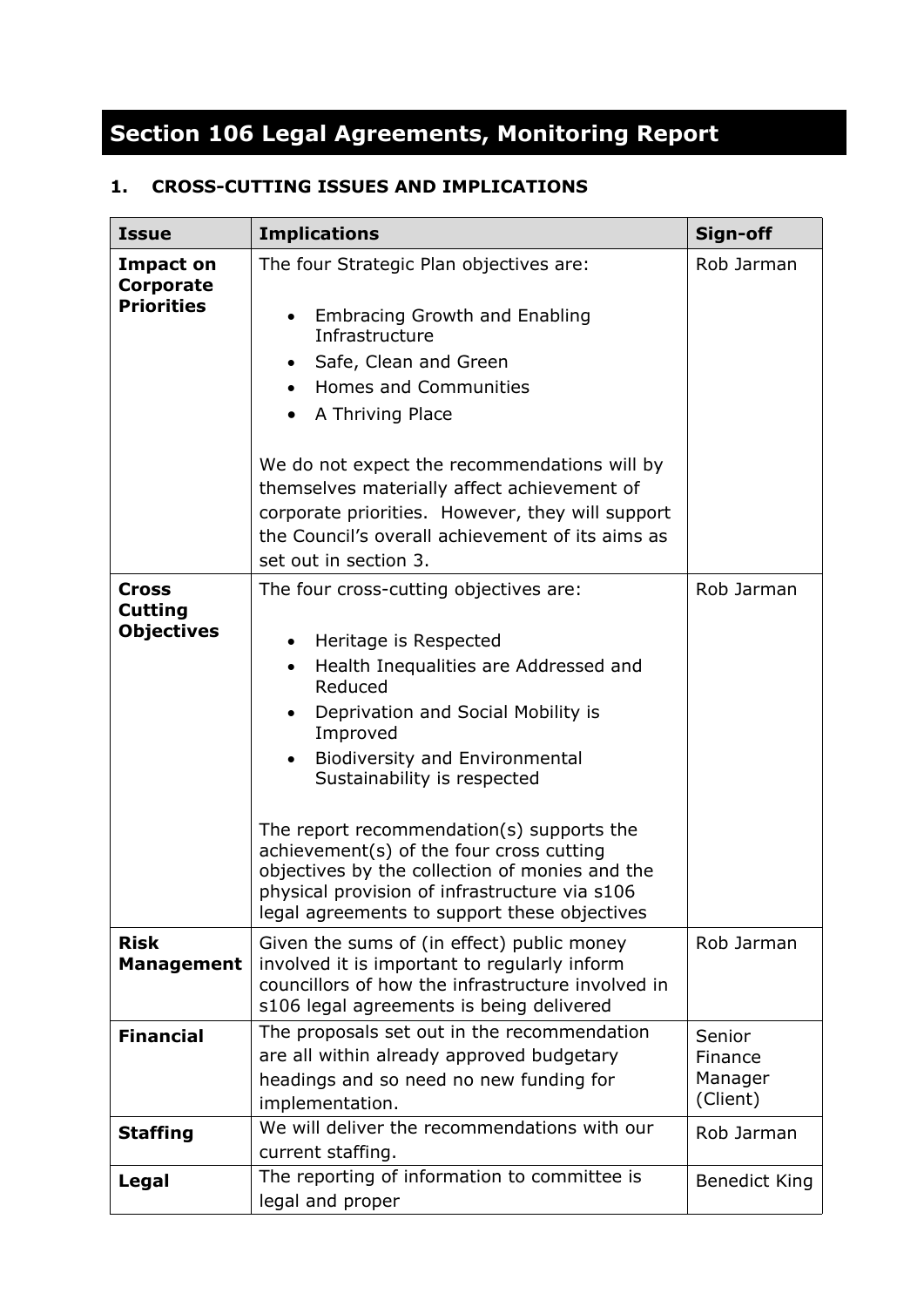| <b>Privacy and</b><br>Data<br><b>Protection</b> | No impact identified.                                                                                                   | Policy and<br>Information<br>Team                     |
|-------------------------------------------------|-------------------------------------------------------------------------------------------------------------------------|-------------------------------------------------------|
| <b>Equalities</b>                               | The recommendations do not propose a change<br>in service therefore will not require an equalities<br>impact assessment | Equalities<br>and<br>Corporate<br>Policy Officer      |
| <b>Public</b><br><b>Health</b>                  | We recognise that the recommendations will not<br>negatively impact on population health or that<br>of individuals.     | <b>Public Health</b><br>Officer<br><b>Paul Clarke</b> |
| <b>Crime and</b><br><b>Disorder</b>             | Not applicable                                                                                                          | Rob Jarman                                            |
| <b>Procurement</b>                              | Not applicable                                                                                                          | Rob Jarman                                            |

#### **2. INTRODUCTION AND BACKGROUND**

- 2.1 When Planning Committee resolves to grant conditional planning permission for residential developments of 10 homes and above, these are normally the subject of a s106 legal agreement whereby monies for and the physical provision of infrastructure to make an otherwise unacceptable planning application acceptable because of the impact developments can have on physical and social infrastructure. Planning obligations must only be sought where they meet all of the following tests (Regulation 122(2) of the Community Infrastructure Levy Regulations 2010):
	- a) Necessary to make the development acceptable in planning terms;
	- b) Directly related to the development; and
	- c) Fairly and reasonably related in scale and kind to the development.
- 2.2 Planning obligations are normally secured via s106 legal agreements and is this report's locus. Since the introduction of the Community Infrastructure Levy on 1 October 2018, s106 agreements tend now to cover on site infrastructure, in particular, affordable housing and open space. Normally the applicant / developer covenants to either directly provide or make a financial contribution toward the provision of infrastructure at certain 'trigger' points (for example, once 50% of a development has been occupied). Therefore, most s106 agreements are bilateral between the applicant / developer and Maidstone Borough Council as local planning authority. However, much of the monies are for infrastructure providers such as Kent County Council so the developer, at the appropriate point, would pay monies over to Maidstone Borough Council for, as an example, improving primary school capacity in a particular area and this Council effectively acts as a collecting authority in that once the monies are paid there is a check with KCC Education that they are still intended for the purpose set out in the s106 and (subject to evidence) is transferred to KCC Education and then they have to spend it on the prescribed works.
- 2.3 The appendix outlines s106 monies by both infrastructure theme (for example, primary school education) and also by ward. This clearly shows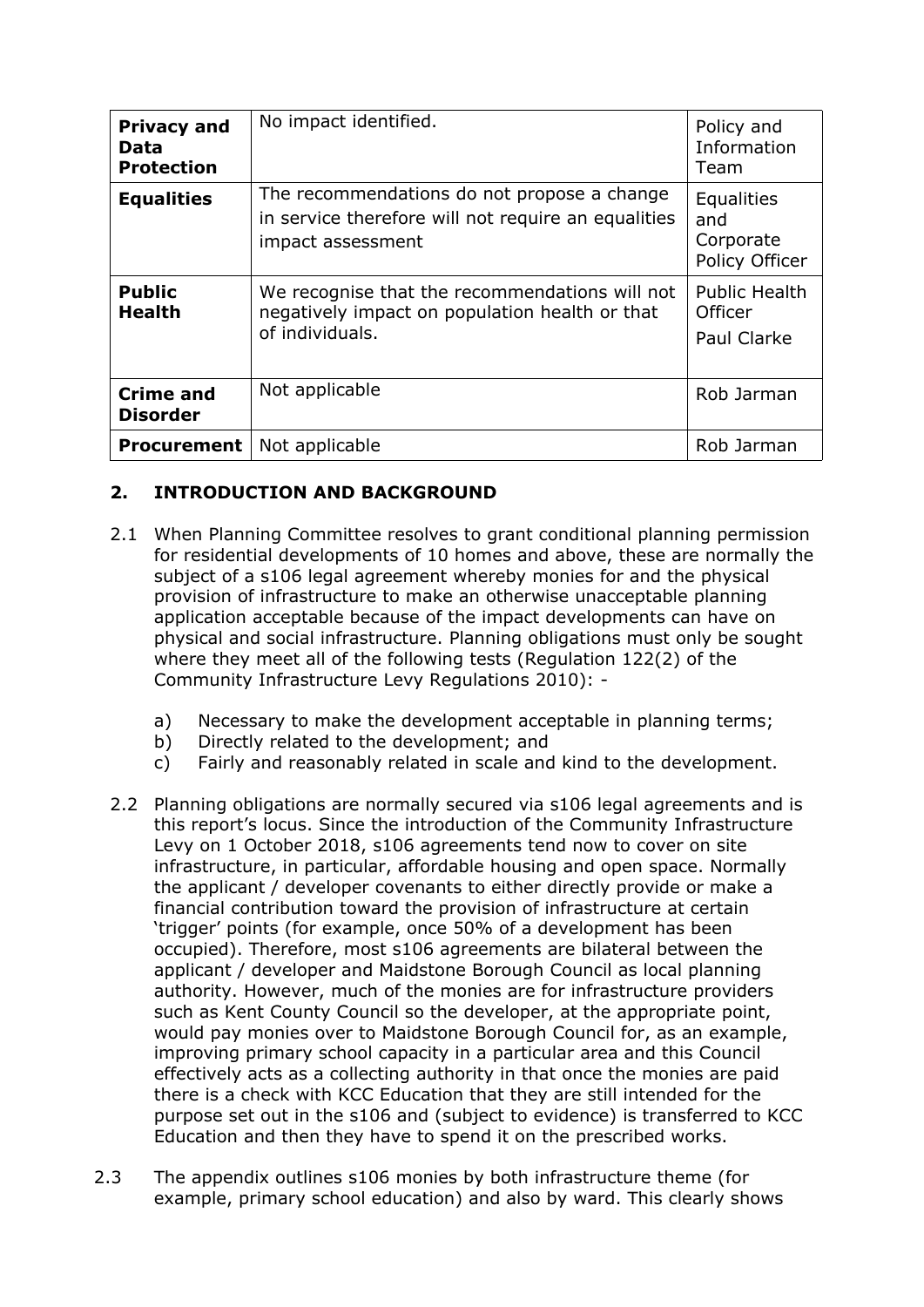that for certain infrastructure such as education, highways and transportation, health care, the amounts are very significant. Secondly, those wards that have experienced the most development (where no significant viability problems exist) experience the highest amounts of s106 monies (for example, Downswood and Otham). However, not all of the spend information is up to date. For example, we have established a good relationship with the NHS and they are regularly spending s106 money on improving the capacity of primary healthcare facilities, but the greatest monitoring lag is with respect to spend. This said, the main concern is the lack of progress in terms of using s106 monies to improve junction capacity on the main roads into Maidstone such as the A274 and on improving the frequency and efficiency of bus transport. With regard to primary school education, in particular, there is a need to ensure that KCC Education's Commissioning Plan and our Infrastructure Delivery Plan are aligned so that monies collected through s106 agreements are committed and spent on the relevant projects. However, I thought it was important to provide an update to councillors given the sums of money involved and, secondly, due to no previous updates for over 12 months. Members can, of course, contact me if they require detailed information.

#### **3. AVAILABLE OPTIONS**

3.1 The options are to either regularly provide monitoring information on a regular basis or not to.

#### **4. PREFERRED OPTION AND REASONS FOR RECOMMENDATIONS**

4.1 There have been numerous audits of s106 monitoring and all have recommended regular updates for councillors given the sums of money involved and the importance of delivering infrastructure in relation to new residential developments. Whilst resource intensive this is the preferred option compared to the 'do nothing' option whereby, in effect, public monies are put at risk from a lack of public monitoring and the related scrutiny.

#### **5. RISK**

5.1 One of the primary purposes of this report is to reduce risk by reporting the latest information reasonably available.

Option 1 (report purely for information): This report is presented for information only and has no risk management implications.

#### **6. CONSULTATION RESULTS AND PREVIOUS COMMITTEE FEEDBACK**

#### 6.1 Not applicable